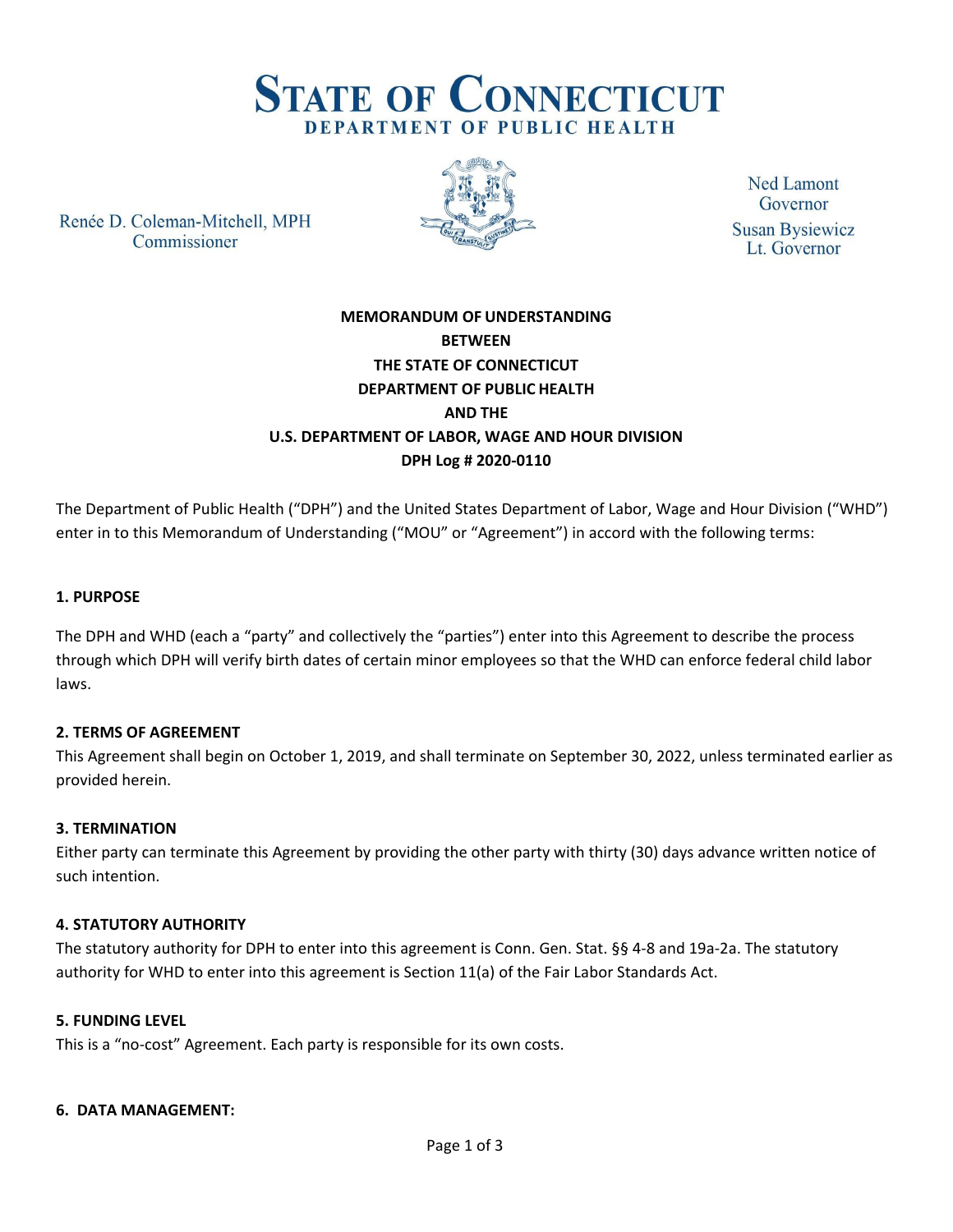### **A. Use of Data for Specific Purposes:**

DPH and WHD shall use data received under this MOU only for the purposes set forth in Section 1 of this MOU, as permitted by applicable law, and as expressly permitted in this Agreement.

## **B. Confidentiality of Data:**

- **i.** Confidential information is any information, including, without limitation, Social Security numbers ("SSN" individually or "SSNs" collectively), that is deemed to be confidential by any party in writing or under any applicable law.
- **ii.** Neither party shall disclose the confidential information that it receives from the other party under this MOU except as expressly permitted by this MOU.
- **iii.** Each party shall develop and implement specific safeguards to guarantee the confidentiality and security of the confidential information in a manner consistent with applicable federal and state statutes and regulations.

# **C. Applicable Law:**

All information and data compiled, provided, shared or exchanged under this MOU shall be subject to all applicable state and federal confidentiality and privacy laws, regulations, and statutes regarding the use, manipulation, sharing, dissemination, and destruction of such information and data, including, without limitation and to the extent applicable, Conn. Gen. Stat. § 19a-25 (and Conn. Agencies Regs. § 19a-25-1, et seq.)

### **D. The Data:**

1. WHD shall provide DPH with the WHD Form WH-9, that may include the following data:

Minor employee's name and place of birth, maiden name of mother, name of father and alleged date of birth.

- 2. DPH shall search the Connecticut birth registry for the specified birth record. If such record is found DPH shall indicate on the WHD Form WH-9 whether or not the birth date reported by WHD matches the birth date on the birth record.
- **E. Data-Sharing Procedure:** To obtain the data, WHD investigators shall appear in person at the Department of Public Health Vital Records Office, where the investigator will present the Form WH-9, along with employment and identity identification. For up to two (2) requests, the DPH staff shall provide the completed form back to the WHD investigator at the time of the visit. For more than two (2) requests, DPH shall process the request at a later date and return the completed form to WHD through regular mail.

### **F. Disposition of Data:**

Each party shall destroy all confidential information and all copies thereof, upon completion of the purpose for which such information was shared.